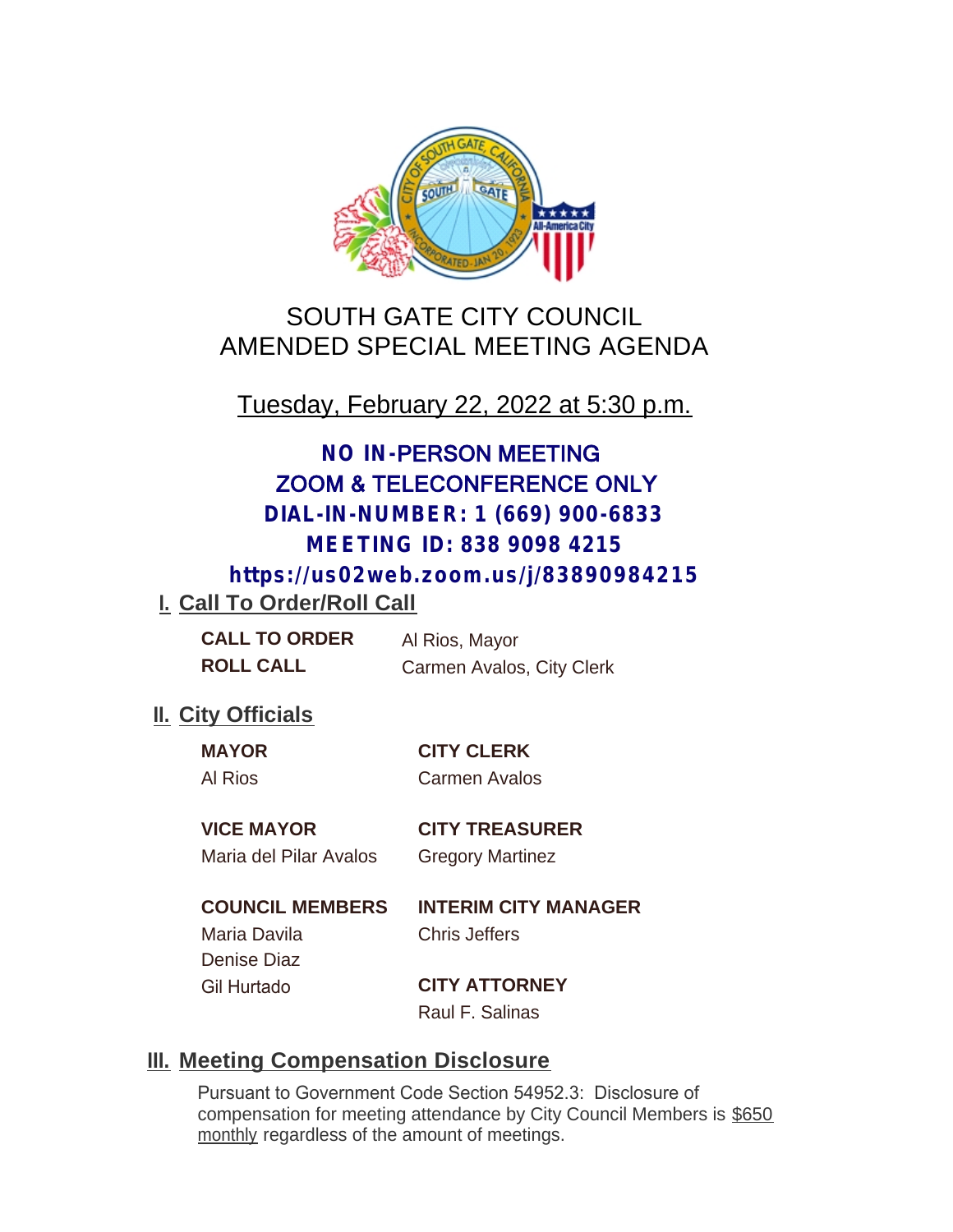### **Closed Session: (ATTY) IV.**

### **1. CONFERENCE WITH LEGAL COUNSEL – PENDING LITIGATION**

Pursuant to Government Code Section 54956.9(a), 54954.9(b)(3)(C)

a. City of South Gate v. Dominic Petrone

Documents:

#### 02222022 CLOSED SESSION MEMO.PDF

### **V.** Open Session Agenda

#### **1. Legal Services Related To Amazon Development Project**

The City Council will consider adopting a **Resolution**  approving a conflict waiver with the law firm of AlvaradoSmith that arose recently as a result of a consultant being retained by Amazon. (ATTY)

Documents:

#### ITEM 1 SPECIAL REPORT.PDF

### **Special Meeting Adjournment VI.**

I, Carmen Avalos, City Clerk, certify that a true and correct copy of the foregoing Meeting Agenda was posted on February 17, 2022 at 4:45 p.m., as required by law.

Carmen Avalos, CMC City Clerk

Materials related to an item on this Agenda submitted to the City Council after distribution of the agenda packet are available for public inspection in the City Clerk's Office

> 8650 California Avenue, South Gate, California 90280 (323) 563-9510 \* fax (323) 563-5411 \* [www.cityofsouthgate.org](http://www.cityofsouthgate.org/)

In compliance with the American with Disabilities Act, if you need special assistance to participate in the City Council Meetings, please contact the Office of the City Clerk.

Notification 48 hours prior to the City Council Meeting will enable the City to make reasonable arrangements to assure accessibility.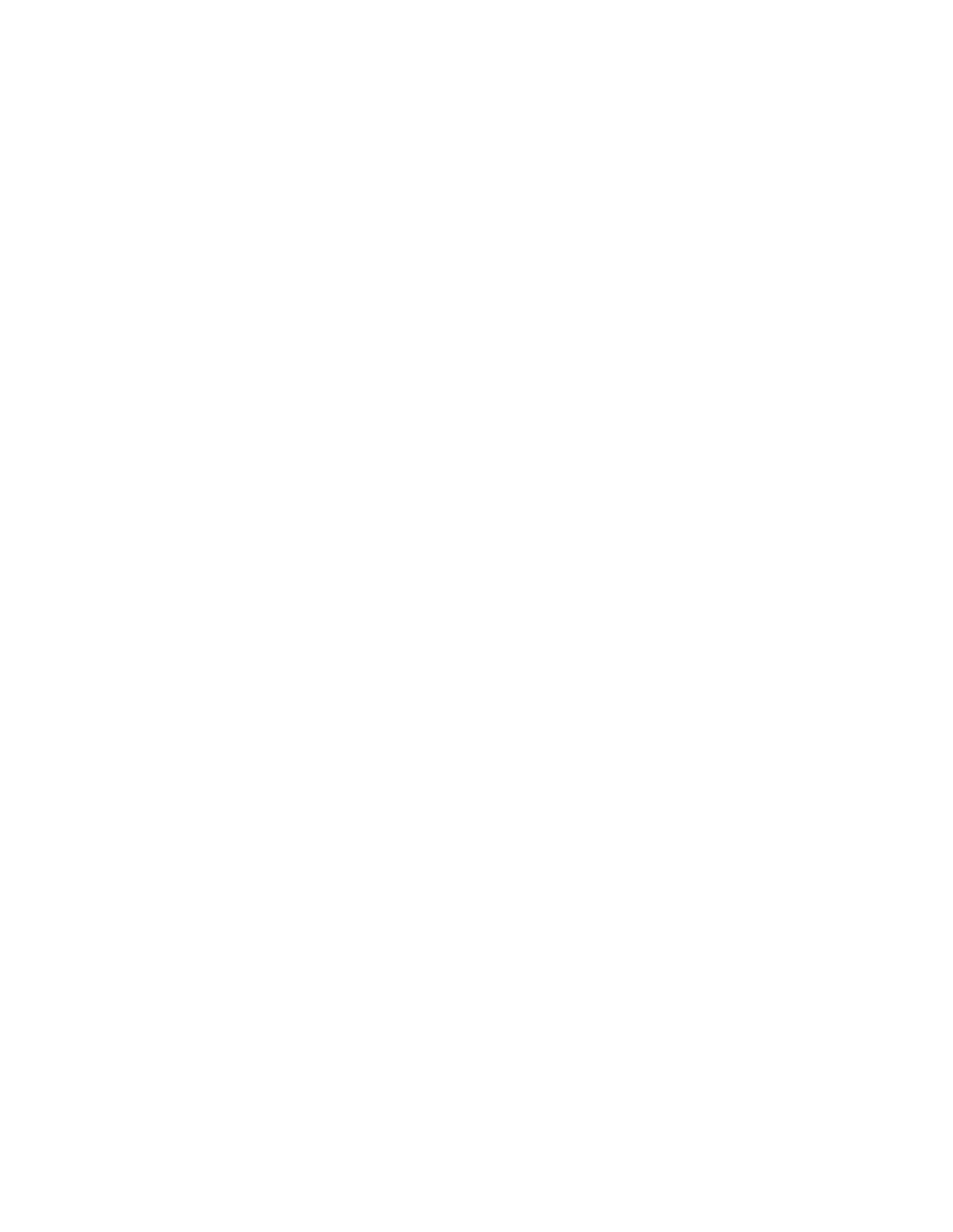# MEMORANDUM

TO: Chris Jeffers, Interim City Manager

FROM: Raul F. Salinas, City Attorney

DATE: February 16, 2022

SUBJECT: CLOSED SESSION ITEMS FOR THE SPECIAL CITY COUNCIL MEETING OF FEBRUARY 22, 2022

The following items should be listed on the Closed Session Agenda for the Special City Council Meeting of the City of South Gate on February 22, 2022, at 5:35 p.m.:

#### 1. CONFERENCE WITH LEGAL COUNSEL - PENDING LITIGATION Pursuant to Government Code Section 54956.9(a), 54954.9(b)(3)(C)

a. City of South Gate v. Dominic Petrone

If you have any questions, please do not hesitate to contact this office immediately.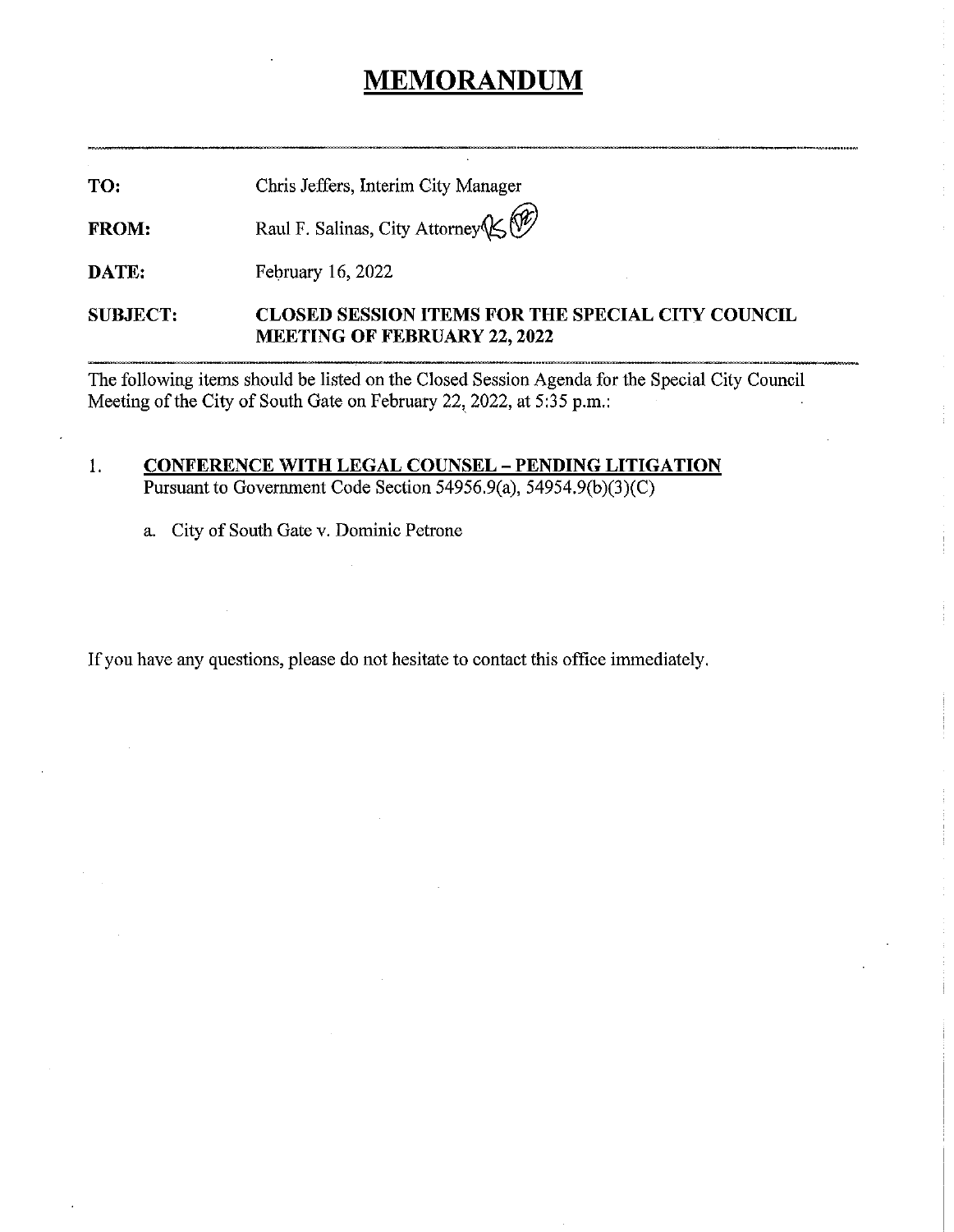

#### SUBJECT: LEGAL SERVICES RELATED TO AMAZON DEVELOPMENT PROJECT

PURPOSE: To approve a conflict waiver with the law firm of AlvaradoSmith, APC, a California professional corporation ("AlvaradoSmith"), regarding real property related legal services.

RECOMMENDED ACTIONS: The City Council will consider adopting a Resolution approving a conflict waiver with the law firm of AlvaradoSmith that arose recently as a result of a consultant being retained by Amazon.

FISCAL IMPACT: None.

ANALYSIS: The law firm of AlvaradoSmith performs City Attorney services for the City of South Gate. In that capacity, AlvaradoSmith is, among other matters, assisting the City in connection with a Conditional Use Permit that has been issued by the City to Interior Removal Specialist, Inc., a California corporation ("IRS"), and a Conditional Use Permit application which has been or is being submitted to the City by Amazon.com, Inc., a Delaware corporation ("Amazon").

On February 14, 2022, the City and AlvaradoSmith learned that IRS, or Amazon, or both, have retained the consulting services of a real estate investment, development and management firm known as Hines ("Hines") to assist IRS and/or Amazon in their dealings with the City.

From December of 2017 through November of 2019, AlvaradoSmith performed legal services for Hines in matters which were unrelated to the City, unrelated to IRS, and unrelated to Amazon.

AlvaradoSmith has performed no services for Hines since November of 2019.

The interests of the City and the interests of Hines are not yet in actual conflict, they may in the future become adverse to each other with respect to IRS and/or Amazon.

Rule 1.7(d) of the California Rules of Professional Conduct states that in such a case, representation is permitted if: (i) the lawyer reasonably believes that the lawyer will be able to provide competent and diligent representation to each affected client; (ii) the representation is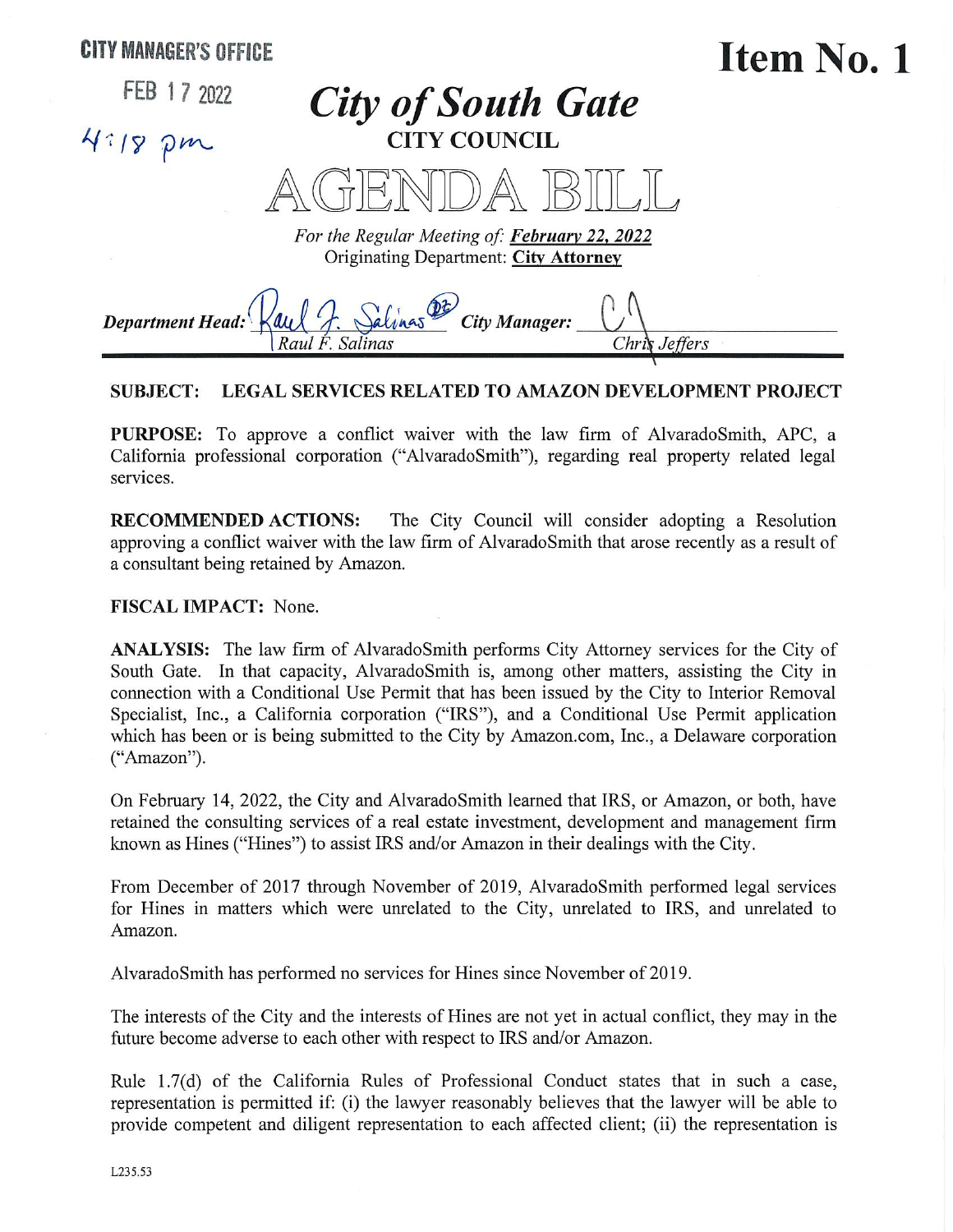not prohibited by law; and (iii) the representation does not involve the assertion of a claim by one client against another client represented by the lawyer in the same litigation or other proceeding before a tribunal.

Rule 1.7(a) of the California Rules of Professional Conduct states that a lawyer shall not, without informed written consent from each client and compliance with Rule 1.7(d), represent a client if the representation is directly adverse to another client in the same or a separate matter.

This request is made out of an abundance of caution and in furtherance of complete transparency. Because AlvaradoSmith is not currently performing legal services for Hines and has not done so for over two years, and because AlvaradoSmith's past representation of Hines was unrelated to the City, and vice versa, there is no actual conflict of interest since the work wich the firm provided to Hines in the past is not and would not be adverse to the work that the City is performing at this time. AlvaradoSmith has advised the City that AlvaradoSmith reasonably believes that it can continue to provide competent and diligent representation to the City on matters in which the City is now or may later become adverse to Hines. AlvaradoSmith has been informed that Hines has also agreed to waive any actual, perceived, or potential conflict of interest and is in the process of having such waiver also confirmed in writing.

AlvaradoSmith has requested a conflict-of-interest waiver from the City pursuant to Rule 1.7(a) and (d) of the California Rules of Professional Conduct in the manner reflected in the attached Resolution.

ATTACHMENT: Proposed Resolution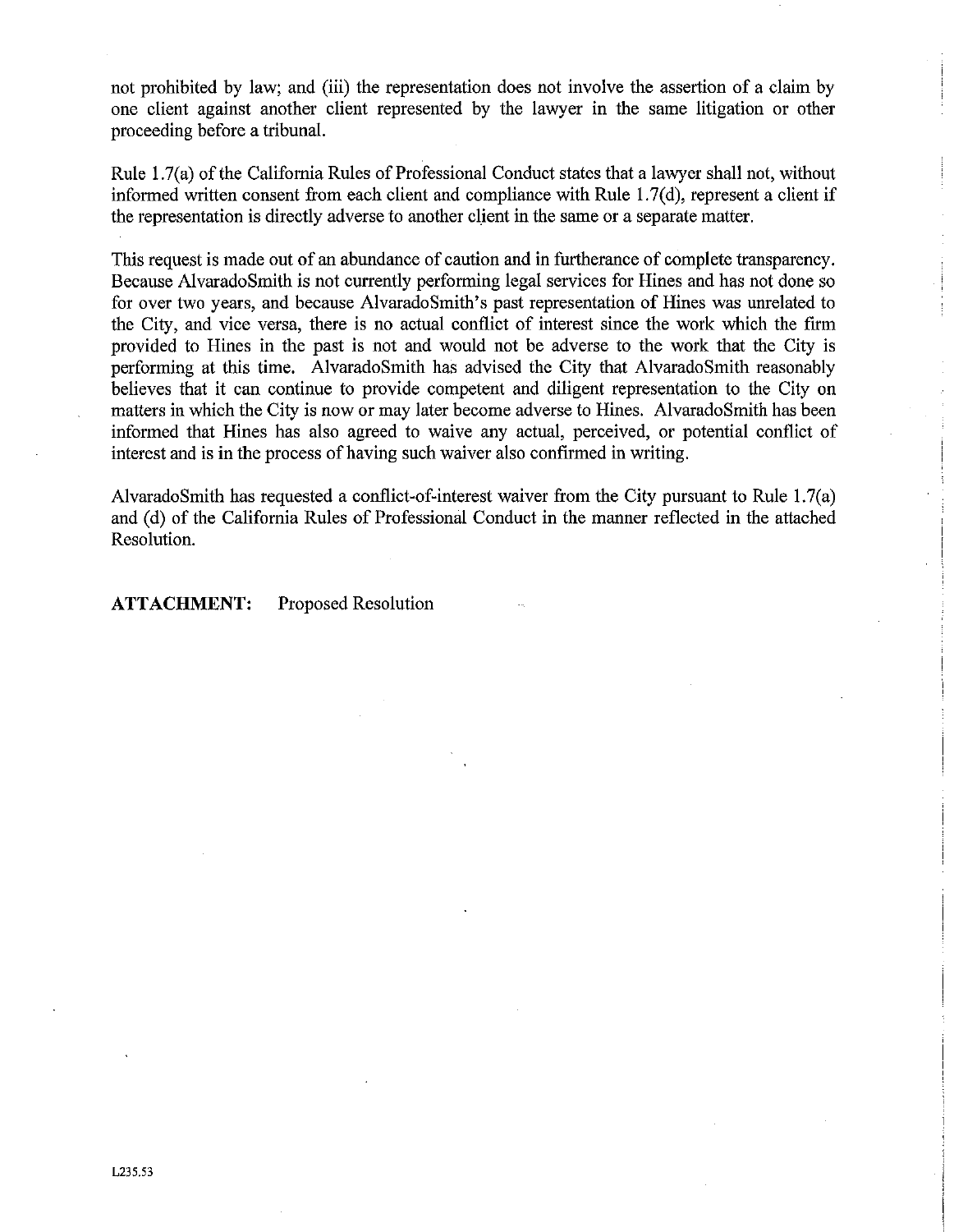#### RESOLUTION N0. 2022-

#### A RESOLUTION OF THE CITY COUNCIL OF THE CITY OF SOUTH GATE, STATE OF CALIFORNIA, APPROVING WAIVER OF POTENTIAL CONFLICT OF INTEREST REGARDING THE LAW FIRM OF ALVARADOSMITH, APC

WHEREAS, the law firm of AlvaradoSmith, APC, a California professional corporation ("AlvaradoSmith"), performs City Attorney services for the City of South Gate ("City"); and

WHEREAS, in that capacity, AlvaradoSmith is, among other things, assisting the City in connection with a Conditional Use Permit that has been issued by the City to Interior Removal Specialist, Inc., a California corporation ("IRS"), and a Conditional Use Permit application which has been or is being submitted to the City by Amazon.com, Inc., a Delaware corporation ("Amazon"); and

WHEREAS, on February 14, 2022, the City and AlvaradoSmith learned that IRS, or Amazon, or both, have retained the consulting services of a real estate investment, development and management firm known as Hines ("Hines") to assist IRS and/or Amazon in their dealings with the City; and

WHEREAS, from December of 2017 through November of 2019, AlvaradoSmith performed legal services for Hines in matters which were unrelated to the City, unrelated to IRS, and unrelated to Amazon; and

WHEREAS, AlvaradoSmith has performed no services for Hines since November of 2019; and

WHEREAS, the interests of the City and the interests of Hines are now or may in the future become adverse to each other with respect to IRS and/or Amazon; and

WHEREAS, Rule 1.7(d) of the California Rules of Professional Conduct states that in such a case, representation is permitted if: (i) the lawyer reasonably believes that the lawyer will be able to provide competent and diligent representation to each affected client; (ii) the representation is not prohibited by law; and (iii) the representation does not involve the assertion of a claim by one client against another client represented by the lawyer in the same litigation or other proceeding before a tribunal; and

WHEREAS, Rule 1.7(a) of the California Rules of Professional Conduct states that a lawyer shall not, without informed written consent from each client and compliance with Rule 1.7(d), represent a client if the representation is directly adverse to another client in the same or a separate matter; and

WHEREAS, because Alvarado Smith is not currently performing legal services for Hines and has not done so for over two years, and because AlvaradoSmith's past representation of Hines was unrelated to the City, AlvaradoSmith has advised the City that AlvaradoSmith reasonably